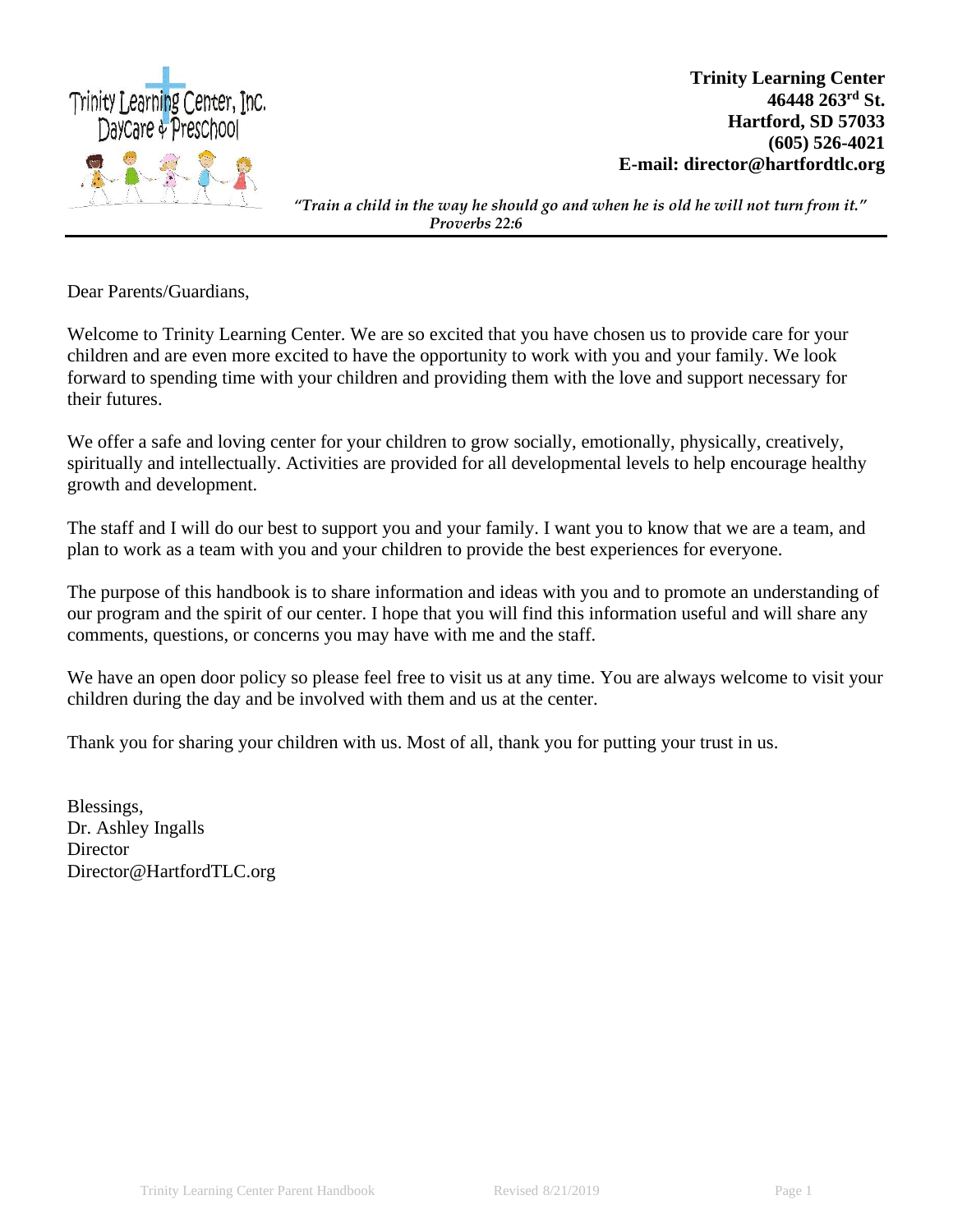# **Statement of Philosophy:**

The purpose of Trinity Learning Center is to provide a caring atmosphere for young children in which they can experience the love of God and His people. Our primary mission is to extend the Gospel to young children through a quality, Christ-centered learning environment. The Center is committed to excellence in its programs, offering children a healthy, loving, Christian environment in which to learn and develop creatively and mature emotionally, physically, socially, and spiritually. The Center's commitment to our community is to provide quality care at a reasonable cost.

#### *We ask three things of our parents:*

- We want you to feel welcome in our Center and visit often to watch your child playing in our busy, creative class areas.
- We want you to know, understand, and discuss with the staff at Trinity Learning Center the goals for your child.
- We want you to realize the importance of that play and to work with our teachers so that together we can help your child develop to his/her full potential.

Trinity Learning Center admits students of any race, color, creed, religion, sex, national or ethnic origin to all the rights, privileges, programs and activities available to students at the Center. The Center is in compliance with and is licensed by the Department of Social Services of the State of South Dakota and is a non-profit organization.

We are pleased to be able to offer you a quality and caring day care environment for your child. We are confident that you will find our program to be a loving and cheerful experience for your child.

## **Admission:**

Before your child is enrolled, a short pre-admission conference will be scheduled with the director. This meeting will give you and your child the opportunity to become familiar with our environment, staff and schedule, and give us the chance to get to know you better. This conference can be done at the time it is convenient for the parent and the director.

The program, as a state-licensed center, is required to maintain a file on all registered children. Parents have the responsibility to return the following completed forms:

- Enrollment Form For Trinity Learning Center
- Trinity Learning Center Health and Immunization Form (at least copy of Immunization Record)
- Child Tuition Contract
- Receipt of Key Cards form
- Website Photo Permission Form

**Enrollment Form for Trinity Learning Center:** This form gives the Center the necessary information about your child, where you can be reached in an emergency, the child's source of medical care, and parent release information required for specific parental authorization. The emergency portion of the form **must** be completed and signed by the parents for each child enrolled in the program. It **must** include emergency phone numbers and a release for emergency care.

**Copy of Immunization Record:** The child's immunization record must be provided to the Center where a copy will be made and kept in the child's file.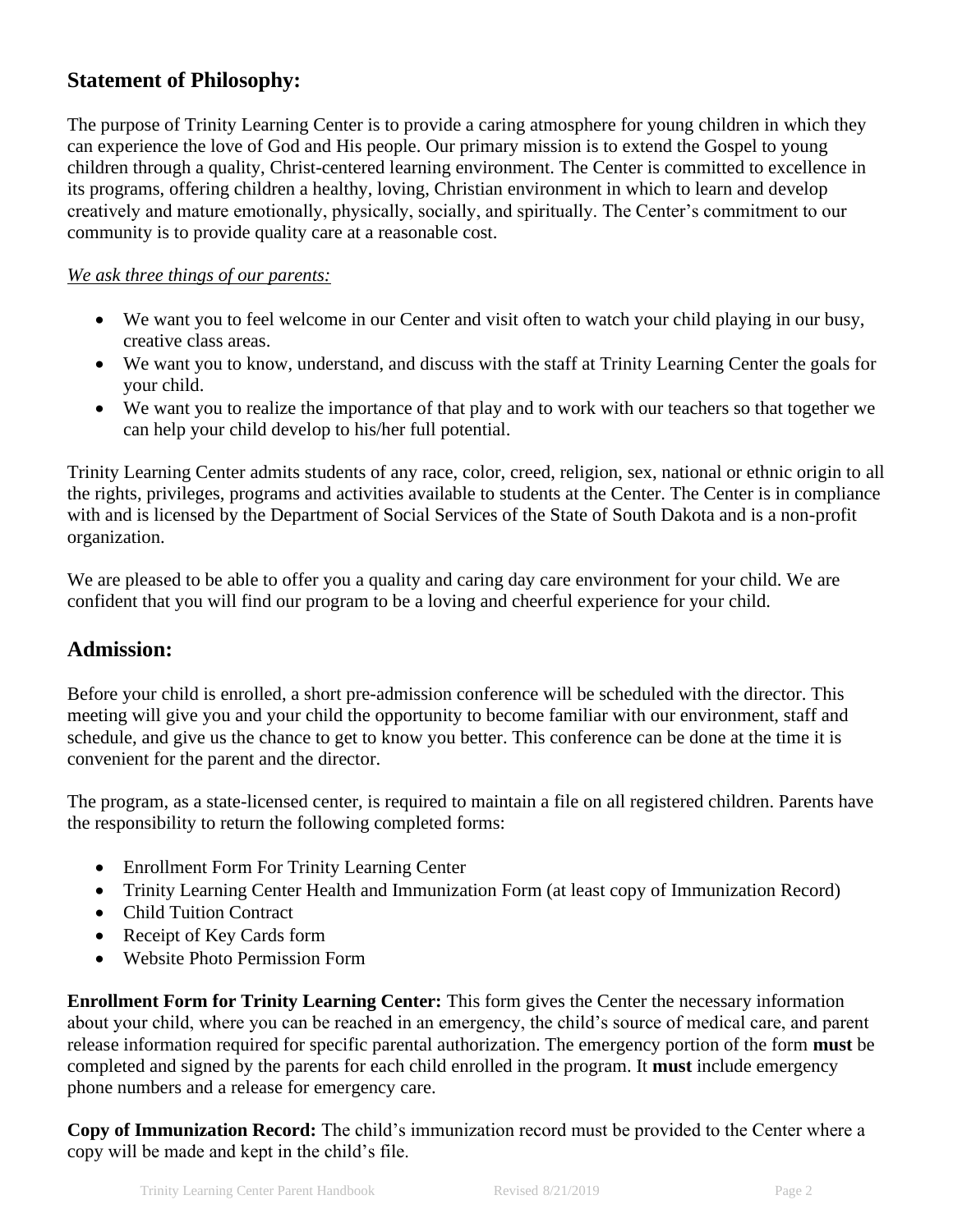## **Immunizations:**

State law requires that only children whose immunizations are current upon admission throughout enrollment are eligible for care. The Center requires that you provide documentation of each immunization prior to the end of each designated dosage period. When your child receives the needed vaccine, please bring the child's immunization record to the Center so that a copy of it can be made for our files. A child's immunization level must be kept current at all times. Failure to provide notification of updated immunization before the due date may result in termination of care for your child at Trinity Learning Center.

#### **REGISTERED AND LICENSED CHILD CARE PROGRAMS IMMUNIZATION SCHEDULE**

Effective November 1, 2016

The chart below indicates the age, or age range, each immunization must be obtained for children enrolled in a registered or licensed child care program. If a child has a medical reason for not receiving an immunization, or is behind in receiving immunizations, an explanation from the child's doctor is to be included in the child's file. If immunizations are not given due to a parent's religious belief, a parent explanation must be included in the child's file.

| Vaccine                               | <b>Birth</b> | Mo | 2 Mo | 4 Mo | 6 Mo | 12<br>Mo | 15<br>Mo          | 18<br>Mo                                                  | 19-<br>23<br>Mo | 4-6 Yr |
|---------------------------------------|--------------|----|------|------|------|----------|-------------------|-----------------------------------------------------------|-----------------|--------|
| Hepatitis B (Hep B)                   | #1           |    | #2   |      |      | #3       |                   |                                                           |                 |        |
| Diphtheria, Tetanus, Pertussis (DTaP) |              |    | #1   | #2   | #3   |          |                   | #4                                                        |                 | #5     |
| Haemophilus Influenzae Type b (Hib)   |              |    | #1   | #2   | #3   | #4*      |                   |                                                           |                 |        |
| Inactivated Poliovirus (IPV)          |              |    | #1   | #2   |      | #3       |                   |                                                           |                 | #4     |
| Measles, Mumps, Rubella (MMR)         |              |    |      |      |      | #1       |                   |                                                           |                 | #2     |
| Varicella (Chicken Pox)               |              |    |      |      |      | #1       |                   |                                                           |                 | #2     |
| Pneumococcal (PCV)                    |              |    | #1   | #2   | #3   |          | #4 $\blacksquare$ |                                                           |                 |        |
| Hepatitis A (Hep A)                   |              |    |      |      |      |          |                   | 2 doses, 6 mo. apart<br><u>evidence in the controller</u> |                 |        |

 $\therefore$  = Immunization is to be given within the range of time

**Combination Immunizations Often Seen on Immunization Records:** Pediarix =  $DTaP + HepB + Polio$ Pentacel =  $DTaP + Hib + Polio$  $Kinrix =$   $DTaP + Polio$  $MMRV = MMR + Varicella$ 

\*The Pedvax Hib and COMVAX series are three dose Hib series and all other Hib series are 4 doses.

A child is exempt from meeting the minimum age-specific immunization levels if the child's parent or guardian has written certification from a licensed physician stating that the physical condition of the child is such that a test of immunization would endanger the child's life or health or if the child's parent or guardian has signed a written statement that the child is an adherent to a religious doctrine whose teachings are opposed to such tests and immunizations. Written documentation of either of these exemptions must be submitted to and kept on file at the Center. Children are eligible for the following immunizations for a nominal fee or at no cost from your local primary care doctor, nurse practitioner, physician assistant, or Community Health. For help locating a provider, call the SD Department of Health Immunization Program at 1-800-592-1816.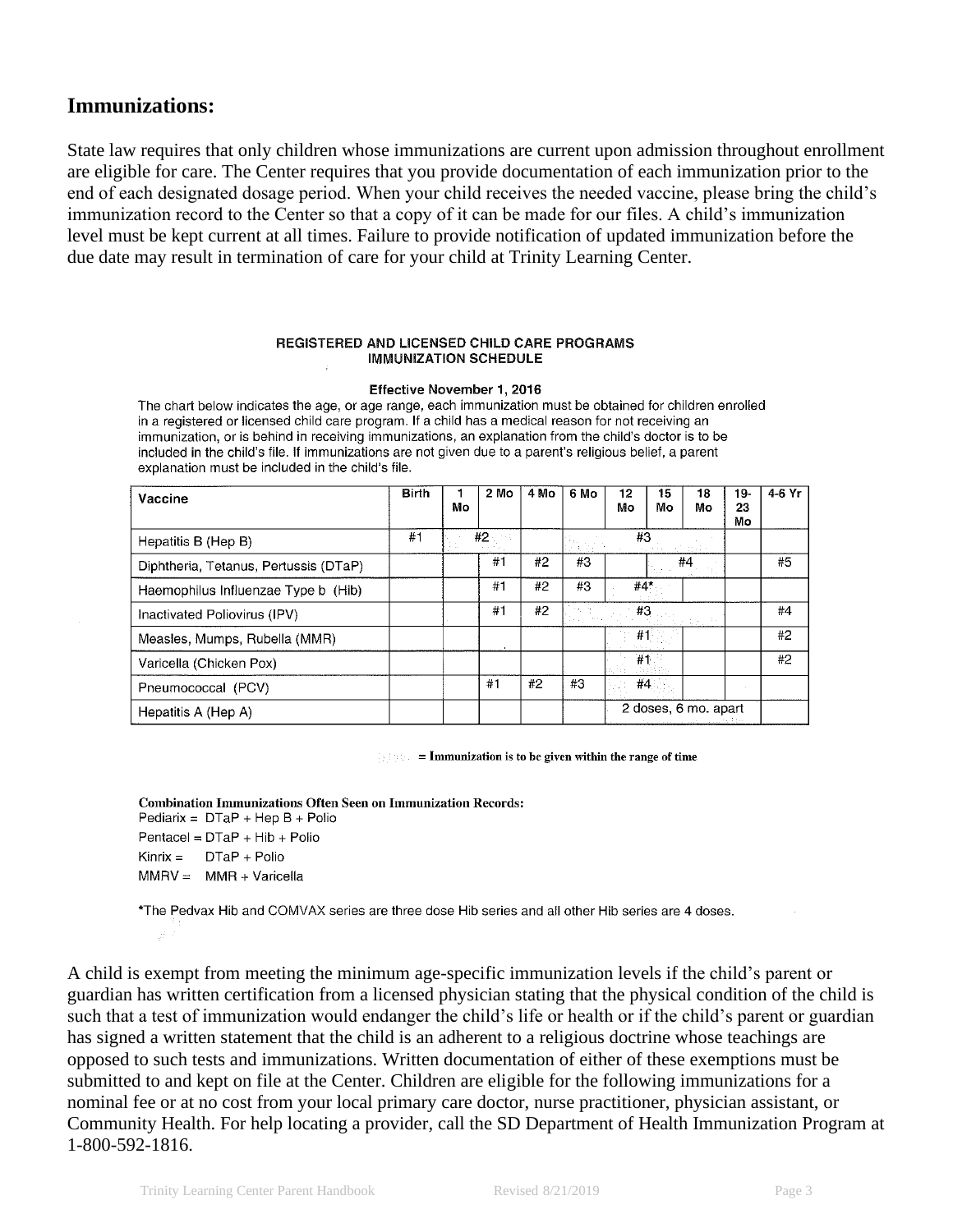# **Tuition:**

**Registration Fee:** There is a \$25.00 registration fee per family due upon enrollment. This pertains to new enrollments as well as any returning enrollment that has previously withdrawn. This fee is non-refundable and is used to secure your child's spot and process paperwork.

**Family Discount:** For families with multiple children in full-time care (40 hour contract), the child with the highest weekly rate will be charged the full amount; all others will receive a 10% discount off of the weekly minimum fee.

**Payment of Tuition:** All parents will need to pre-pay. Tuition is *due by 6 p.m. Tuesday for the current week*. Advance payments are accepted. We accept check/cash. If a check is returned due to insufficient funds, a \$30 charge will be added for the returned check. Following a second occurrence, all subsequent payments must be made with cash or money order. Overpayments to the Center will be credited to your account, no refunds will be granted. A late fee of \$5.00 will be added to your account if payment is not made by 6 p.m. Tuesday of every week. If tuition becomes more than two weeks late, you may be asked to withdraw your child(ren) until your account is paid in full. If it is not paid within 30 days of the initial charges your child's spot will be forfeited.

**Fee/Weekly Rates:** You will be charged a weekly minimum rate depending on the contract that you choose (40, 30, or 20). Contracts will be filled out bi-annually and switching back and forth between rates is not permitted. Special circumstances will be taken into consideration per the Director. *You will be charged your weekly fee whether your child attends the Center or not (see free days below).* You will be billed your minimum weekly fee on Monday of the current week and then any hours over your 20 or 30 hours will be billed at an hourly rate and added on to your next week's payment which will be due the following Monday.

| Age Group                              | Age Range           | Weekly Minimum Fee | Charge per hour over 40 hours |
|----------------------------------------|---------------------|--------------------|-------------------------------|
| Infant                                 | 4 weeks-17 months   | $$170.57$ minimum  | No overage charges            |
| Toddler                                | 18 months-35 months | $$154.91$ minimum  | No overage charges            |
| Preschool (must be toilet-<br>trained) | 3 years-5 years     | $$145.43$ minimum  | No overage charges            |

#### **Weekly Rates – 40 hours per week**

#### **Weekly Rates – 30 hours per week**

| Age Group                              | Age Range           | Weekly Minimum Fee | Charge per hour over 30 hours |
|----------------------------------------|---------------------|--------------------|-------------------------------|
| Infant                                 | 4 weeks-17 months   | $$139.98$ minimum  | \$4.67/hour                   |
| Toddler                                | 18 months-35 months | $$128.24$ minimum  | \$4.27/hour                   |
| Preschool (must be toilet-<br>trained) | 3 years-5 years     | $$119.58$ minimum  | \$3.99/hour                   |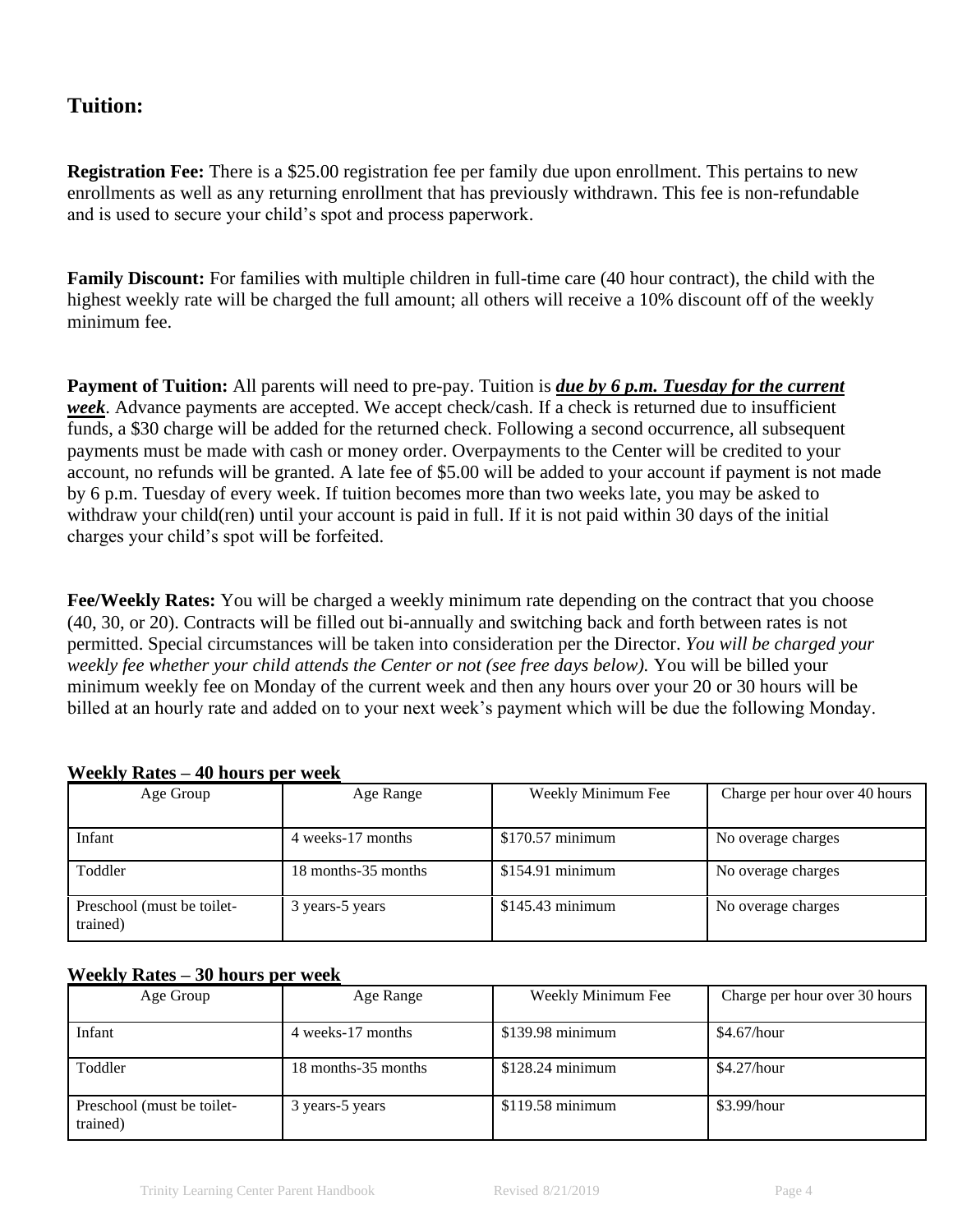#### **Weekly Rates – 20 hours per week**

| Age Group                              | Age Range           | Weekly Minimum Fee | Charge per hour over 20 hours |
|----------------------------------------|---------------------|--------------------|-------------------------------|
|                                        |                     |                    |                               |
| Infant                                 | 4 weeks-17 months   | $$102.59$ minimum  | \$5.13/hour                   |
| Toddler                                | 18 months-35 months | \$94.14 minimum    | \$4.70/hour                   |
| Preschool (must be toilet-<br>trained) | 3 years-5 years     | $$86.31$ minimum   | \$4.32/hour                   |

#### **School-Age**

| Ages 6 years-12 years                                                          | TLC Fee                                                                                                    | Charge per hour over 20/30/40 hours                                  |
|--------------------------------------------------------------------------------|------------------------------------------------------------------------------------------------------------|----------------------------------------------------------------------|
| Before and After School (Early dismissal<br>(less than 4 hours), 2 hours late) | \$40 a week                                                                                                | No additional charge                                                 |
| No School days (Non-school days, snow<br>days or 1 hour late)                  | \$20 per day $+$ \$40 a week                                                                               | No additional charge                                                 |
| Christmas Break/Drop in School Age                                             | \$28 per day                                                                                               | No additional charge                                                 |
| Summer                                                                         | 40 hr \$145.43 minimum weekly fee<br>30 hr \$119.58 minimum weekly fee<br>20 hr \$86.31 minimum weekly fee | No overage charges<br>30 hour - \$3.99/hour<br>20 hour - \$4.32/hour |

**3/4 Preschool - \$110/month 4/5 Preschool - \$165/month**

**Drop-In Care:** Drop-in care is at a rate of \$5.50/hour and must be pre-approved through the Center Director. Parents still need to have children's forms and immunizations on file. You must call ahead to check availability for drop-in care. Payment will be due immediately.

**Center Schedule and Holidays:** Trinity Learning Center will be open Monday-Friday from 6:30 a.m. to 6:00 p.m. A fee of \$2.00 per minute, per child, will be charged for picking up children after we close at 6:00 p.m. Tuition for holiday weeks will be charged as 32 hours for 40 hour contract enrollees. **Tuition for 30 hour and 20 hour contract enrollees will remain the same**.

#### *Trinity Learning Center will be closed on the following holidays:*

New Year's Day Memorial Day Independence Day Labor Day Thanksgiving *and* the day after Thanksgiving Christmas Eve – closing at 1:00 Christmas Day

If the holiday falls on a Saturday, TLC will be closed the Friday prior to the holiday. If the holiday falls on a Sunday, TLC will be closed on the following Monday.

On days around the holidays, we may do a sign-up to see if enough children will be attending to remain open. If you sign up and do not attend, a \$15 cancellation fee will be charged.

**Free Days:** 40 hour enrollees will be allowed 80 hours per year that can be used as credit on your account for days when your child is ill, vacation, or holidays. 30 hour enrollees will be allowed 60 hours per year and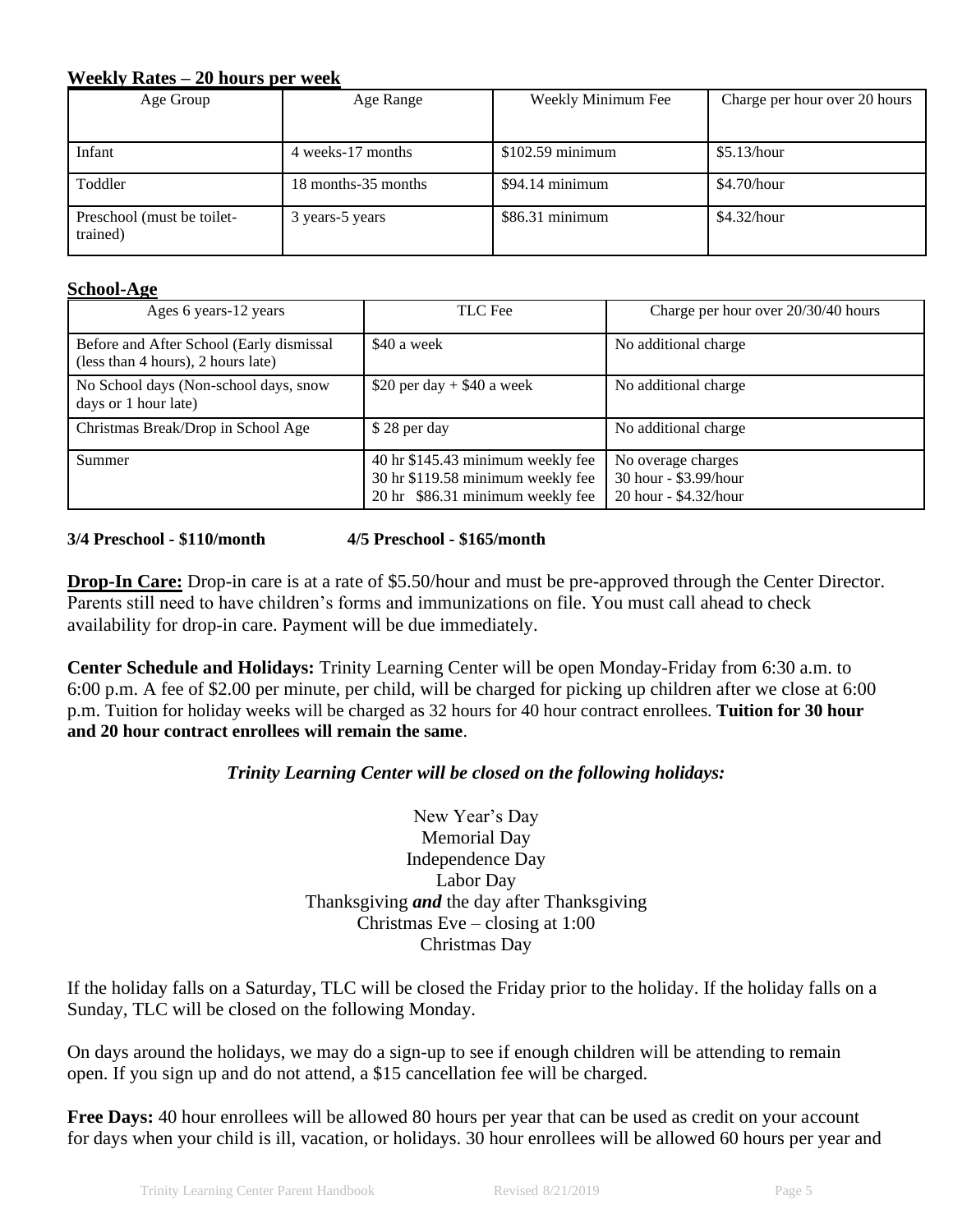20 enrollees will be allowed 40 hours per year. A free day form will need to be filled out before or during the week of credit in order to use your hours. Free days are accrued per each child's anniversary date, which is the date of enrollment. Each child must be enrolled for four complete weeks before any free days can be used. Free days may not be accumulated from year to year. No free days for school age children.

**Schedule:** All families must fill out a weekly schedule – this is to be done so that we can have a plan to adequately meet our teacher to student ratios. Schedules are due by Wednesday prior to the week of care. We realize that schedules can change throughout the week, but please be as accurate as possible when completing your weekly schedule. *Since staffing is based upon these hours, we can only guarantee child care availability for the hours you listed on your weekly schedule. If you need additional hours or need to change your schedule, arrangements will need to be made with the Director*.

In order to maintain accurate adult/child ratios, a staff person is assigned for the time that your child is scheduled for care. For this reason, parents are required to contact Trinity Learning Center before their child's scheduled time if the child is not going to be attending or is going to be more than an hour late.

If you are going to be away from your place of work for the day, please leave a phone number where you can be reached or a relative can be reached in case you are needed for a medical emergency.

# **Children's Arrival and Departure:**

For the safety of all children and staff, all entrances will remain locked. Each family will receive two key cards unless only one is needed. Your first two cards will be given at no cost however any additional cards will be a \$5 replacement fee. If your family leaves the center, all cards must be returned or there will be a \$5 fee per card on your final bill. The key cards will unlock the North Entrance (rear door) only. You can also ring the doorbell if you forget your key card or another authorized adult is picking up your child.

#### *Arrival*

For your child's safety, we require that you or another authorized adult **bring** your child into the Center to their classroom through the North Entrance (rear door) of the building each day and help him/her get settled at the cubby before bringing the child to the assigned area. Please sign your child in upon arrival. **Parents must notify the Center if you are going to be more than one hour late. If we do not hear from you within an hour of your scheduled time, we reserve the right to cancel your child for that day.** 

#### *Departure*

When picking up your child, please do so at the North Entrance (rear door) of the building. Be sure the Center staff knows that your child is leaving before exiting the building. (This procedure is for your child's protection.) Please sign your child out upon arrival. If, during the day, you become aware that you will be delayed beyond your originally scheduled pick-up time or that another person may be picking up your child, you must call the Center staff.

Parents who are late in picking up their child at closing time will be charged \$2.00 for each minute they arrive late after the Center closing time of 6:00 p.m. If emergency delays you and you are going to be late picking up your child, please notify the Learning Center before closing time.

In the event that your child is still at the Center after closing and no communication has been received from the parent, the following steps will be taken (in order):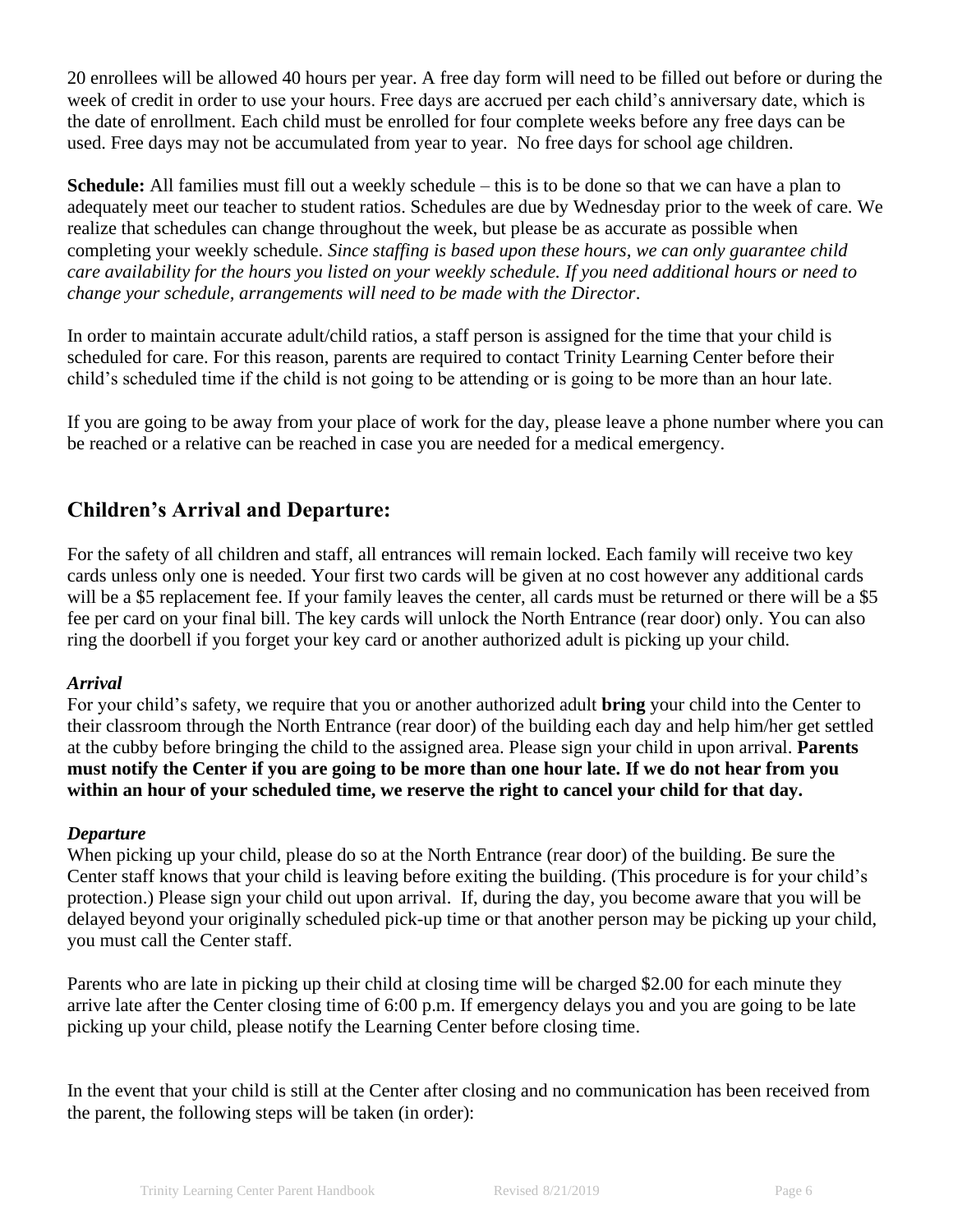- 1. Attempt to reach you at home, work or school
- 2. Call the people listed on the Emergency Contact List
- 3. Call the authorities

# **Persons Authorized to Pick Up Child:**

At the time of enrollment, parents must provide the names and telephone numbers of persons authorized to bring/pick up the child. It is the parent or guardian's responsibility to notify the Center of any changes to this authorization. If someone other than the authorized person (as indicated on the child's enrollment form or in the child's file) is to pick up for child, please notify the Center in writing. We will release children to authorized persons only. The teacher will request the person's identification and/or signature for verification before releasing the child.

## **Absence:**

Parents must contact the Center immediately if their child will not be attending at his/her scheduled time due to illness, family emergency, etc.

## **Withdrawal/Termination:**

When parents decide to terminate the child care arrangements, a two-week's written notice to the Center Director is required. You will be charged in full for those 2 weeks whether you attend or not unless you have free days to use. In the great majority of cases, termination of care by the parent is due to reasons such as relocation, child entering school, etc. However, we also recognize that not every situation is appropriate for every child. If, for any reason, this program is found to be unsatisfactory for any particular child, we will make every effort to discuss this with the parents in order to determine the cause. Sometimes, we can help the child make the adjustment. If this is not possible, the parent and/or program may choose to terminate the arrangement on a time line that is in the child's best interest.

# **Termination of Care by the Center:**

As stated above, the child's adjustment to the program and the appropriateness of this particular care arrangement for an individual child may cause concern for the child's well-being. If the Center staff does not feel that it is meeting the child's needs, we reserve the right to terminate the care arrangement on a time line that is in the best interest of the child. Other reasons that may result in the termination of a specific care arrangement are as follows:

- 1. Non-payment for child care services and/or lack of adherence to our policies.
- 2. Lack of cooperation from parents with the program's efforts to resolve differences and/or to meet the child's needs through parent/staff meetings or conferences.
- 3. Abusive behaviors and/or verbal threats by parents toward program staff or other parents (immediate termination).
- 4. Parents disciplining, in any way, children (other than their own) while at the Center.

Trinity Learning Center reserves the right to ask a family to leave the center if it is determined, after an established time period, that a behavioral problem, which cannot be overcome, continues to be threatening to the safety of the child, other children, staff, or facility.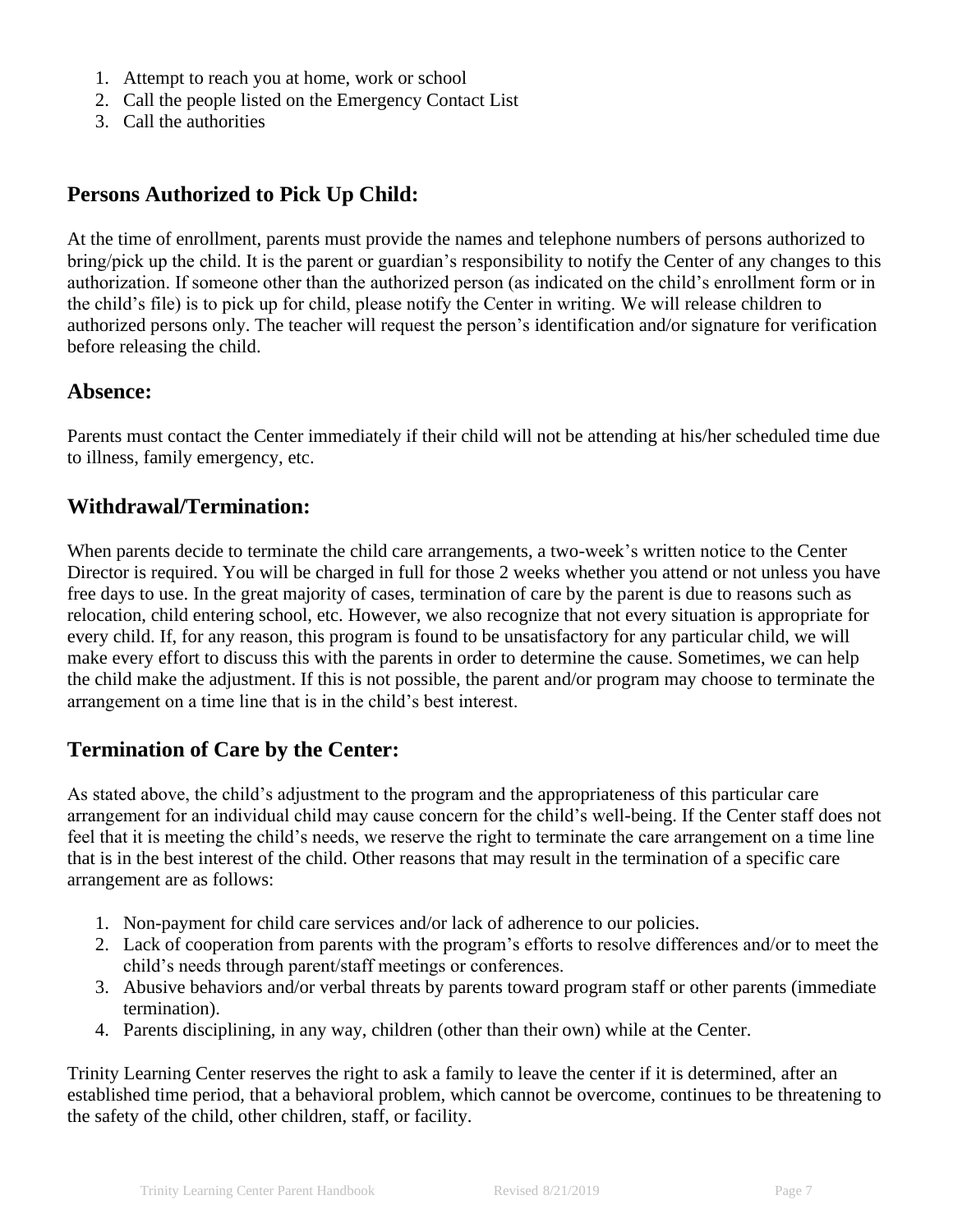# **Staff:**

All of the staff members have required fingerprinting, first aid/CPR training, child development training, and have been screened on the sex offender registry and for incidents of child abuse/neglect. Staff members continue an ongoing training process to meet state and center guidelines. All volunteers used to fill the position of a hired staff member will meet the requirements of that position.

# **Parent-Center Communication:**

Parents will be regularly informed of the program's plan through posted lesson plans, food menus and monthly newsletters. Special events, including conference schedules, may be posted on a parent bulletin board or sent home as a memo. Parents of infants and toddlers will receive a daily report of food intake, elimination, sleeping patterns and general behavior. Teachers will communicate with parents on a regular basis. Parents will be informed of all field trips. If an injury occurs at the Center, a form will be filled out for parents to be retained at the center.

Parent participation and observation are encouraged. Parents who have a child enrolled at the Center are encouraged to visit at any time during the hours of operation. In this manner, parents can gain a deeper understanding of their child and the Center. Parent involvement is necessary for the continuing success of Trinity Learning Center. Parents are encouraged to share their time and talents, go on field trips, and donate useful items to the Center for use in the curriculum.

# **Feedback/Suggestions/Grievances:**

We feel that a positive emotional environment exists when parents and the Center work together as partners. Our staff welcomes comments and suggestions to improve the quality of care for your child. When areas of concern arise, the problems should be brought to the attention of the Head Teachers who will hear your suggestion and/or grievance and attempt to work through the problem. If additional communication is necessary, the problem may be taken to the Center Director.

# **Confidentiality:**

All child and family records and personal information will be kept confidential. Any medical, behavioral, or financial information provided by parents about their enrolled children or their personal family matters is considered personal information and such information will not be released without permission, except as otherwise provided by law.

## **Insurance:**

Each child enrolled at Trinity Learning Center will be covered under a liability and premise medical insurance policy while they are at the Center and/or on Center-sponsored activities and field trips. The Center does not carry accident insurance for children enrolled. Please review your personal insurance to be certain that your child has the proper coverage.

# **Children's Belongings:**

Each child will be provided with a cubby for his/her personal belongings. **All belongings must be labeled with the child's name or initials.**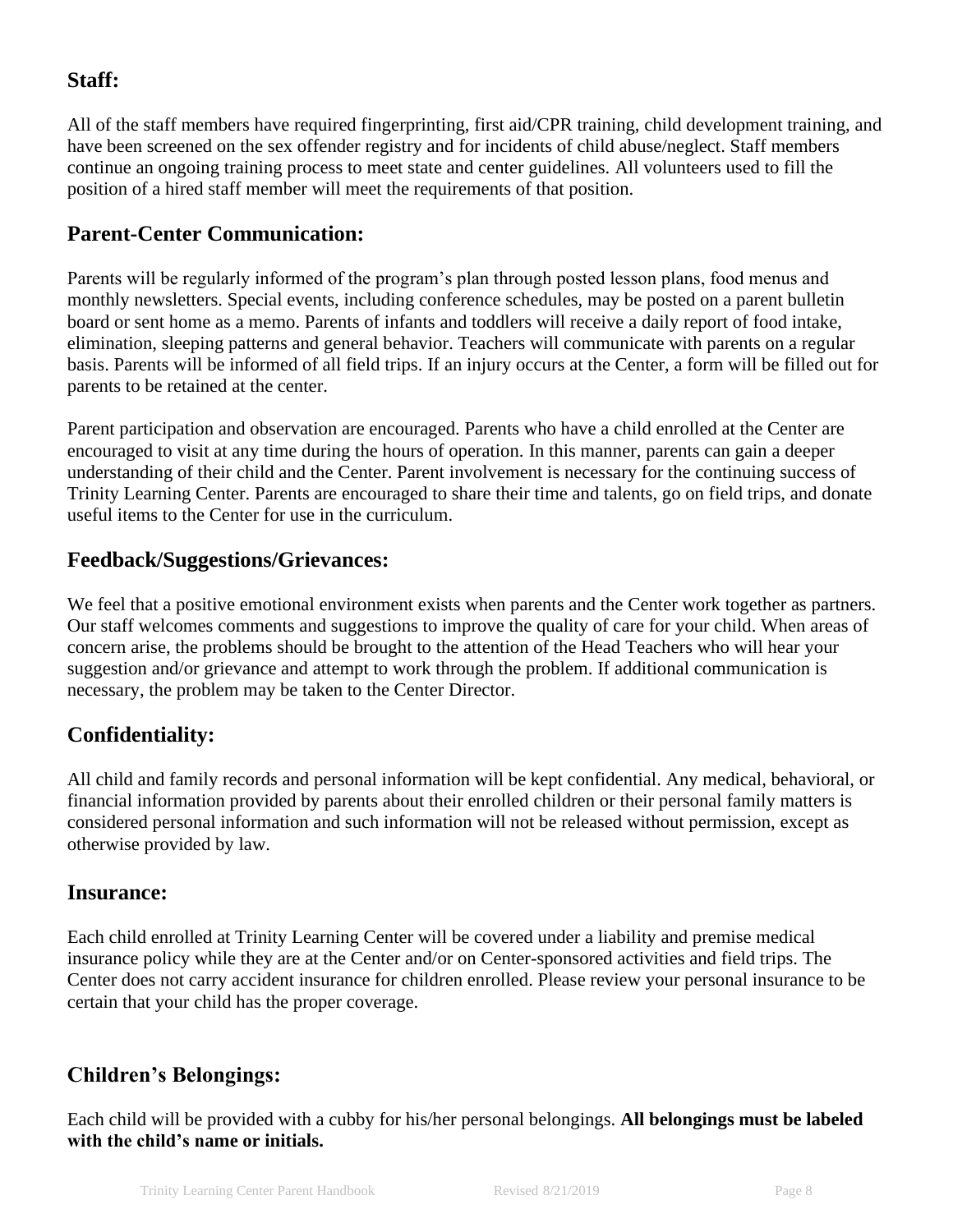Because the Center is equipped with adequate toys and supplies, we request that children's toys and items of value remain at home. We cannot assume responsibility for materials brought from home. Children's personal items will need to stay in their cubbies while at the Center. Children are not allowed to bring food or candy from home as appropriate meals and snacks are provided. A lost and found area will also be provided at the Center. Lost items that are not claimed for a designated period of time will be donated to charity.

# **Clothing:**

Please label **all** clothing with the child's name or initials.

Play is children's work so they need to wear clothes appropriate for their work such as washable, comfortable clothing and non-skid shoes.

All children must have at least one complete change of clothing (including socks, underwear and outerwear) that can be left at the Center in their cubby in case their clothes get wet/dirty while playing. Please change the type of clothing that you bring for "extras" as the weather outdoors changes. Please provide several changes of clothing for infants and toddlers.

Winter Clothing – Snow pants, hats, mittens and boots will be required for winter play. A separate pair of shoes to be worn inside are preferred as boots must stay on the rug.

Summer Clothing –Flip-flops, sandals, or crocs are NOT permitted unless it is for water play. Hats and reusable water bottles are strongly encouraged for summer play.

# **Meals and Snacks:**

Meals and snacks will be provided by the Center in accordance with guidelines set by the State of South Dakota. The guidelines ensure that balanced meals offering a variety of foods from the basic food groups and which supply at least one-third of a child's nutritional needs are available to the children. Due to allergies and Department of Health Regulations, **please do not bring in any outside food or drinks** unless you have made arrangements with the Center Director. We are a peanut/tree nut free center.

The Center provides meals and snacks for children who are able to eat table foods. Children are encouraged to feed themselves as much as possible. Meals and snacks are served family style, thus creating additional opportunities for the children's social and language development. Children are encouraged to try bites of all items and staff sit down to eat with children to model good eating habits. A monthly menu will be posted. If the child has any food allergies, the parents must notify the Center in writing including the symptoms resulting from the allergy and the remedies and precautions to be taken. If a child needs a special diet, the Center must receive a statement from the child's physician describing the type of diet needed. The Center will then make the necessary arrangements in the food program if possible.

Baby food and formula/breast milk shall be provided by the parents for infants. (Each container should have the child's full name on it.) Parents must provide enough canned, powdered, or prepared formula for the hours the child is at the Center. Please bring 2-3 plastic bottles with lids to be left at the Center. Breast milk must be marked with the child's name, date, and time on each bag or bottle. **All bottles and caps must be clearly marked with the child's name.** Extra items may be brought to be left at the center.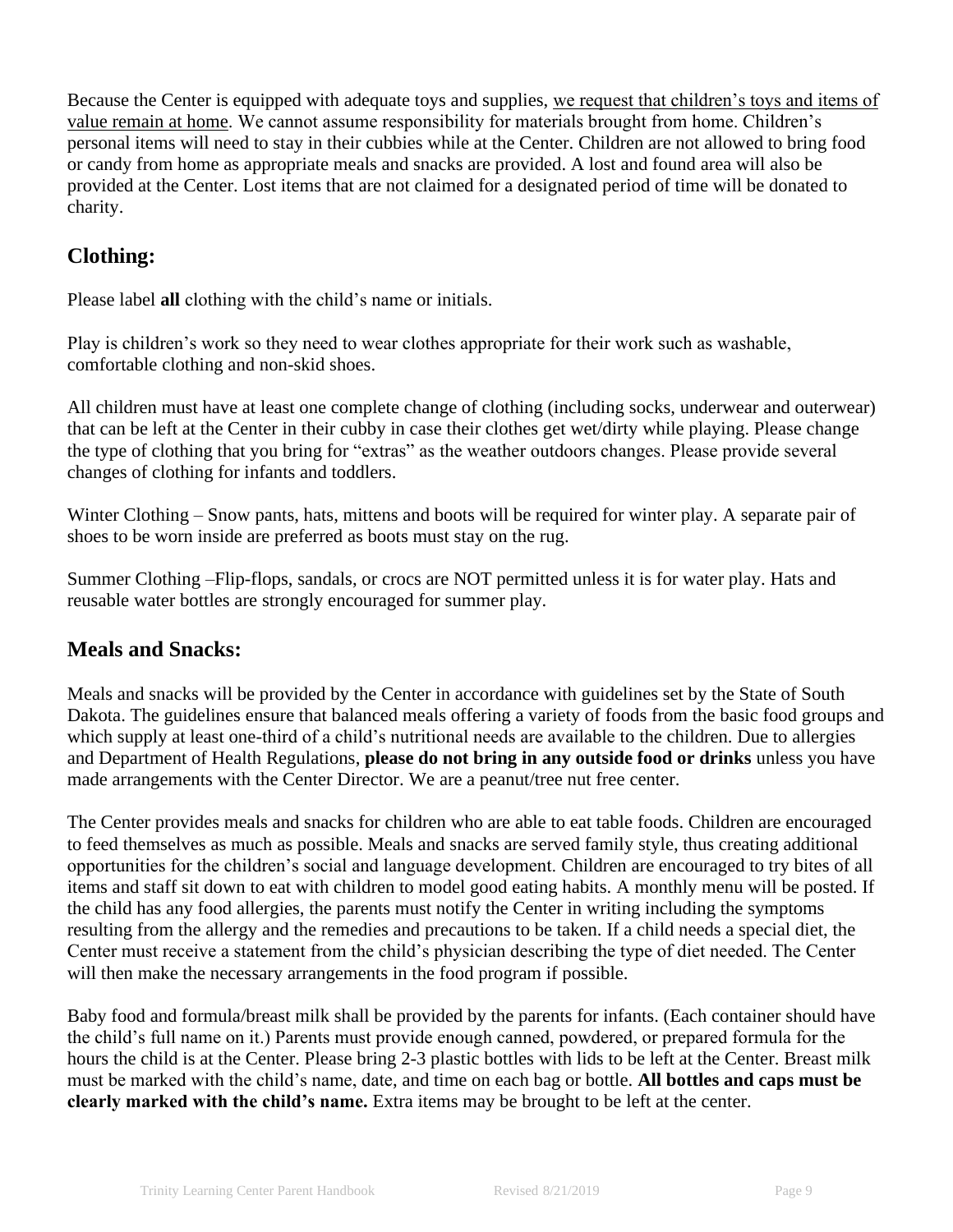No baby of any age will be put in bed with a bottle. Bottles will not remain unrefrigerated for more than 45 minutes. Breast milk left at the end of a feeding will be discarded unless requested by the parent. Bowls and spoons are provided by the Center. Infants will be fed according to their own schedule and will be held by a caregiver during bottle feedings. The appropriate time to introduce table food will be determined by the parent or guardian. Please make sure to communicate with your infant's teacher to ensure that there is consistency between home and daycare with what your child is eating and drinking.

Meals and snacks are served at the following times (times may slightly vary in each age group)

| <b>Morning Snack</b>   | $8:45$ a.m. $-9:00$ a.m. |
|------------------------|--------------------------|
| Lunch                  | $11:15$ a.m. $-12$ p.m.  |
| <b>Afternoon Snack</b> | $3:00$ p.m. $-3:30$ p.m. |

# **Allergies:**

Center staff are required to be trained in the area of food and allergic reactions. We require all parents to complete an enrollment form and if there are allergies, to list those allergies. When a parent lists an allergy, they are required to complete a document that lists the allergy, what the allergy is related to (food, pets, etc.); what the signs and symptoms of distress are should the child have an allergic reaction; and what the process is for assisting the child should they be in distress due to a reaction. Each staff person who is associated with this child (teacher, cook, etc.) is provided an overview of the situation, an overview of the allergy document and the instructions for preventing a reaction as well as instructions for handling a reaction.

# **Birthdays:**

Children enjoy celebrating their birthdays with their friends. You may want to send a special snack for the day of your child's celebration. If you do plan to send a snack, please send enough for all the children and teachers in your child's age group. Our licensing requires that treats be store-bought and we request that you bring nutritious snacks. For snack ideas please see the Head Teachers or the Learning Center Director. Also, please check with the Head Teacher or Director regarding food allergies of the children in a class.

# **Nap and Rest Policy:**

Naps and rests are appropriate for children and will be held shortly after lunch clean-up. General rest time is one and a half to two hours depending on the age and development of the child. Infants will nap on their own schedule. Children are welcome to have security objects such as stuffed animals, blankets, pillows, and pacifiers at nap time if they are important to your child; however, they must be kept in the child's cubby when he/she is not napping. Children will use mats provided by the Center to nap on. Napping children will not be left alone. Parents who do not wish for their child to nap will need to discuss this with the Head Teacher. A child who is not required to nap will still need to have quiet time during the entire allotted nap time.

Parents will need to provide a washable, labeled blanket for their children to use during nap time. These will be kept in the child's cubby during non-nap times. Parents are responsible for laundering of these items every Friday.

Infants will be placed on their back during nap time as is recommended by the Academy of American Pediatrics for the prevention of SIDS. In compliance with our South Dakota Licensing Guidelines, infants under one will not be allowed to be put to sleep with blankets. Swaddlers or sleep sacks are permitted.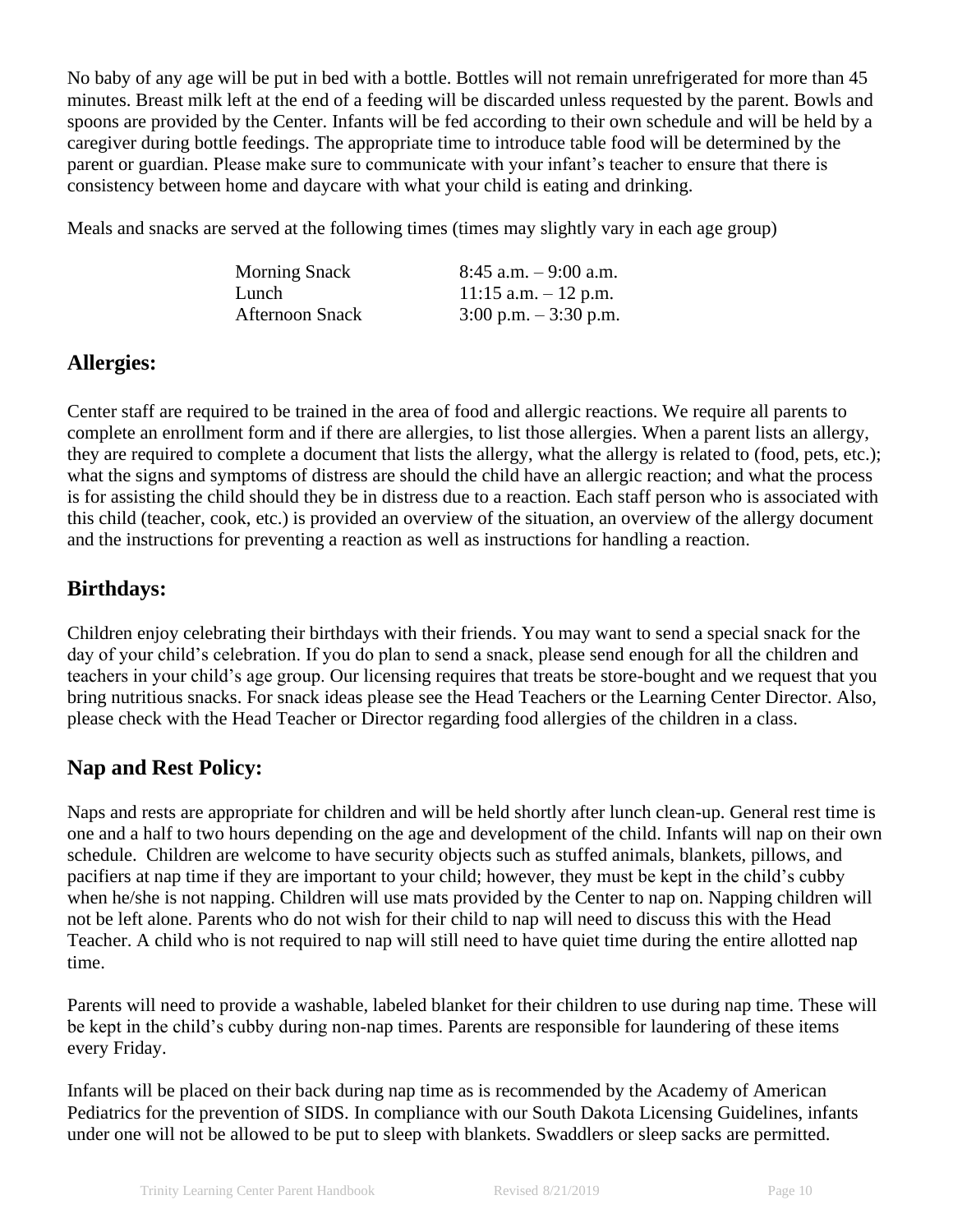# **Toileting:**

To prevent the spread of infectious organisms and to keep the diaper changing area more sanitary, only disposable diapers will be used at the Center. Diapers and wipes are provided by the parents. You may bring bulk packages of diapers to be stored at the Center. Please mark diaper and wipe packages in permanent marker with your child's full name. You will be notified when your supply of diapers and/or wipes are running low. If for some reason not enough diapers are provided, the Learning Center will supply diapers.

Toilet training will begin when parents decide it is appropriate. Parents will be encouraged to wait until the child is at least 18 months to two years old (or as advised by a physician), is walking well, and has enough language to understand and use a word or phrase as a cue. Feedback will be provided on each child's progress at the Center.

Children will be offered frequent opportunities for toileting, particularly after meals and before naps.

#### *Procedures for toilet training:*

- 1. When parents and staff agree to begin toilet training, the child will be taken to the toilet at frequent intervals.
- 2. The child is allowed to sit as long as he/she is willing.
- 3. The child is never punished or embarrassed for accidents.
- 4. Children's hands will be washed with soap and water after toileting.
- 5. Caregiver will wash hands thoroughly after helping each child.
- 6. Bathroom floor, sink and toilets will be cleaned and sanitized daily.

## **Outdoor Play:**

Daily outdoor activity is very important for young children and is planned whenever possible. In the winter we will go out as long as the temperature and wind-chill are 0 degrees Fahrenheit or above. It is our policy that children who are well enough to come to the Center are well enough to go outdoors. If children are dressed appropriately, weather conditions should not pose any health risk. Please supply appropriate clothing allowing for the weather extremes found in South Dakota. In the winter, children should have available to them: mittens, boots, shoes, hats, a snowsuit, or snow pants with coats. In the summer, they should have available: cool tops, shorts, sunscreen/bug spray, and swim suits for swimming days. Flip-flops or sandals are not permitted. At the parent's discretion, infants will be able to go outside when appropriate temperatures exist.

# **Field Trips:**

First-hand experiences such as field trips and nature walks are considered an important part of the educational program at Trinity Learning Center. The Center will provide the same quality supervision and care for excursions as is provided to the children while in attendance at the Center. A notice listing the date, time, place, and purpose of the trip will be posted or sent home each time a trip is planned. Permission for field trips is authorized on your child's enrollment form. If at any time you do not wish for your child to attend a designated trip, please notify the Head Teacher or Learning Center Director.

# **Transportation:**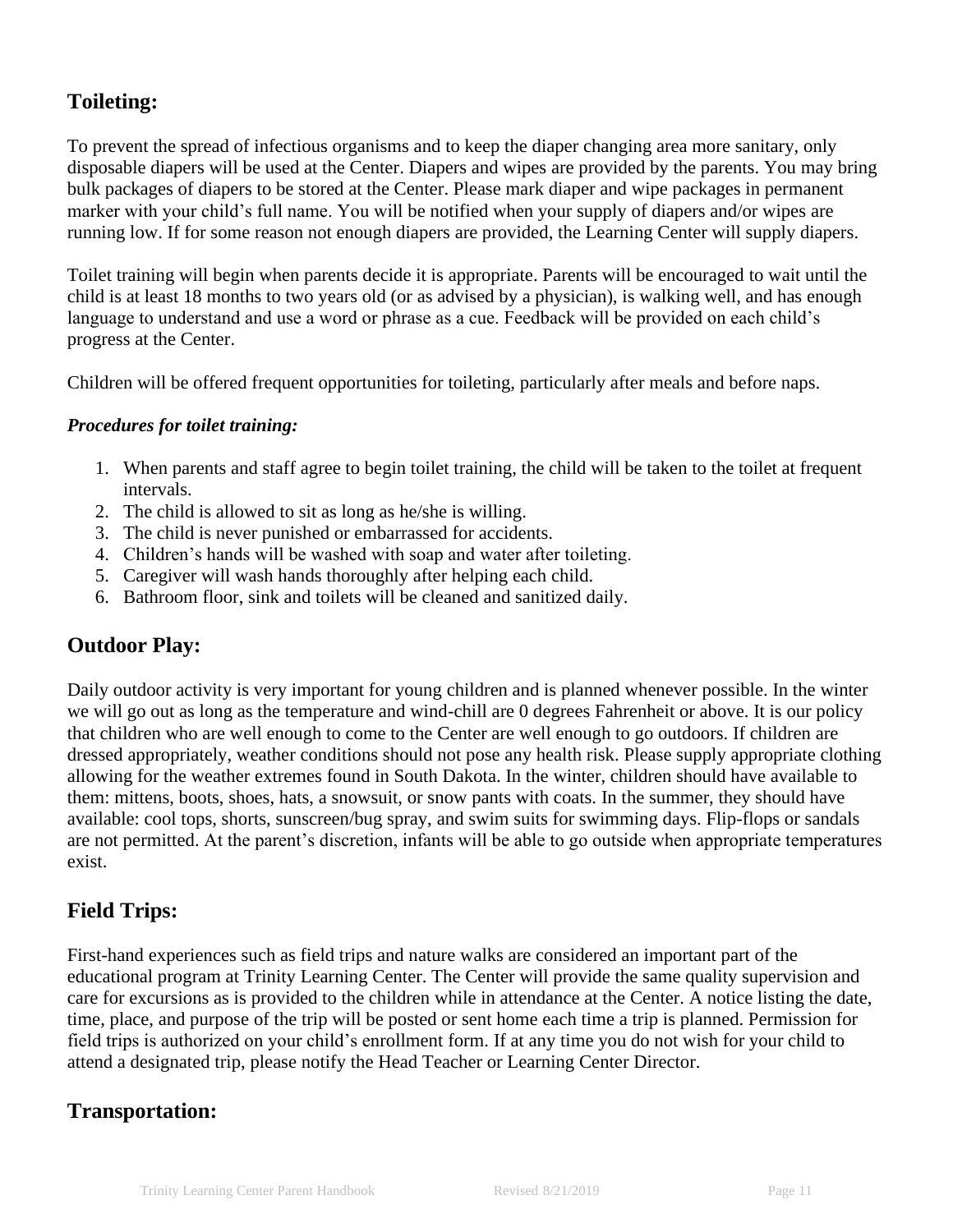When going on field trips, transportation will be provided in our 15 passenger van. Parents will be responsible for bringing a car seat or booster seat for their child. Staff may transport children in their own personal vehicles, as long has those vehicles have proper coverage and are in good working order. Parent permission will attempt to be made before field trip. Licensed staff will follow all current laws.

# **Behavior Management:**

Our program promotes a positive approach to managing the behavior of all children. We believe in giving children choices and allowing them to develop healthy emotional, social and mental skills. We will provide the children a strong basis that will include: playing together, sharing, being a good friend, taking turns and respecting themselves and others.

An emphasis will be placed on peace-making and redirecting. To keep discipline simple, a child will be spoken to with respect, may be redirected to a new activity or given break time. Break time will consist of taking time in a peaceful place, looking at a book or having a talk with a teacher.

On rare occasions, when a child is extremely upset, they may be removed from the group to allow them to calm down. The teacher will also discuss with the child the importance of love and friendship. In an extreme case, the parent will be called. Unresolved behavioral problems may result in termination of services.

## *Prohibited Actions*

Children shall not be subjected to any form of corporal punishment, including: rough handling, shoving, hair pulling, ear pulling, shaking, kicking, biting, pinching, hitting, or spanking. Children shall not be subjected to any form of emotional abuse, including: name calling, ostracism, shaming, making derogatory remarks about the child or his/her family, or using language that threatens, humiliates, or frightens the child. Peers are also prohibited from administering any form of discipline.

Toilet habits, or lack thereof, will not be a cause of punishment of any form. The withholding of food, clothing, or medical care will not be used as punishment. No physical restraints or mechanical restraints of any kind will be used on a child.

# **Child Abuse and Neglect:**

The staff at Trinity Learning Center are mandated by South Dakota law to immediately report suspicion of child abuse and/or neglect to the SD Department of Social Services or law enforcement. Staff members of the Learning Center are screened by the Department of Social Services Central Registry and are required to sign a statement which defines child abuse and neglect and reporting requirements. Learning Center staff members that are placed under investigation for child abuse/neglect will be temporarily suspended until the investigation has been completed. Upon completion of the investigation and if charges are substantiated, the staff will be discharged immediately. If charges are not substantiated, the staff may return to work.

# **Medications:**

If you are able, Trinity Learning Center asks that parents be responsible for the administration of medications. For example, if your child needs antibiotics 2 times a day, you would do that at home. Absolutely no medications (prescription or non-prescription) will be administered to any child unless written permission and instructions from the parent are obtained. Prescription medications will only be given to the child listed on the label and with specific direction of a licensed physician. Medications that are not kept in their original containers with the original label; legible directions for use, expiration date, the child's name,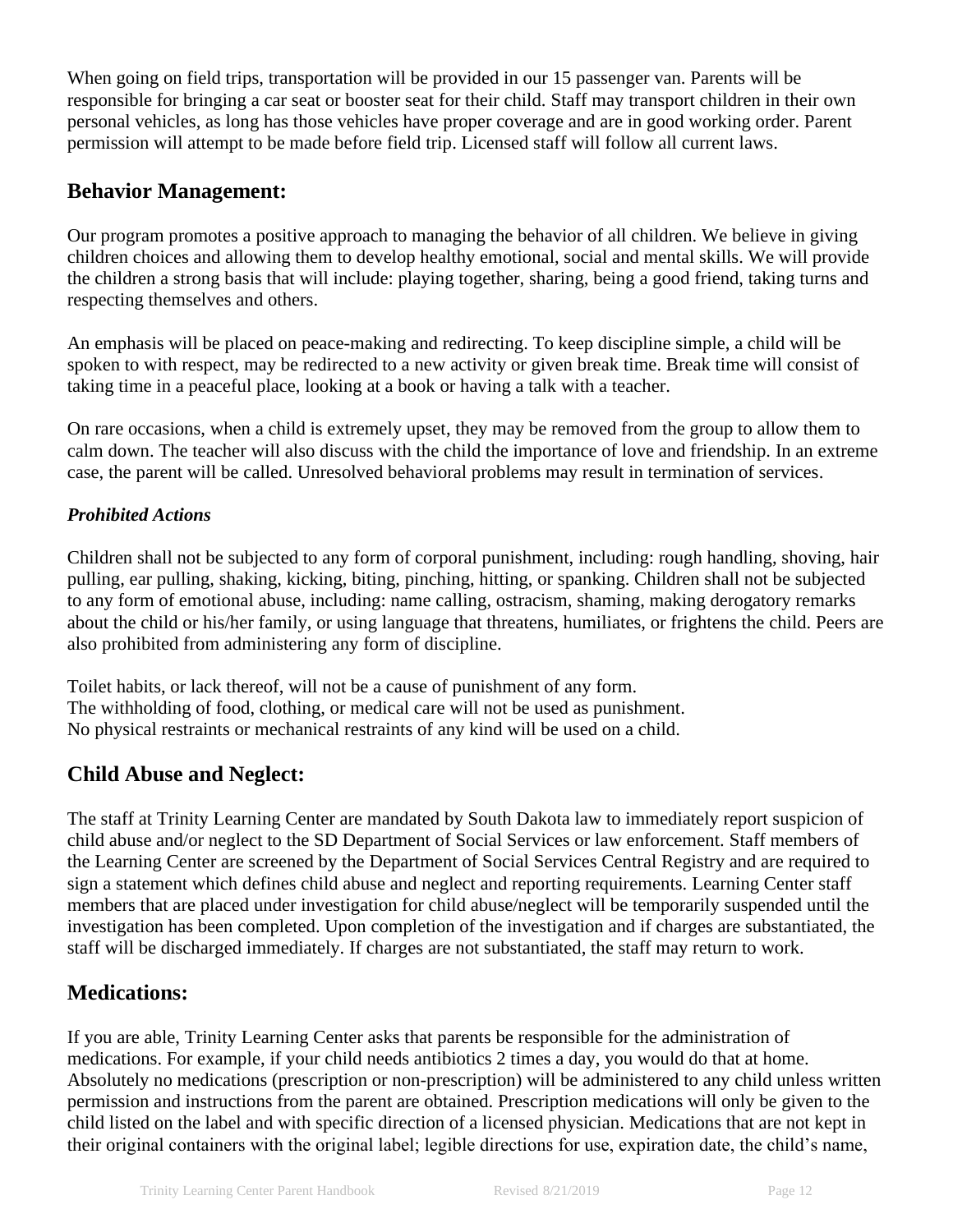and physician's name, will not be administered to the child. The contents in any drug container without a label or with an illegible label will not be permitted at the Center. *NO medication should be left in backpacks, diaper bags, etc. Make sure they are given to a staff member upon your arrival at the center.* All medications will be stored in an area inaccessible to children.

Parents must complete a medication form if they want their child to have medication. Forms cannot be filled out for "as needed" medication unless it is approved through the Center Director. Staff will document medication administration on this form. Medications left at the Center more than one month will be discarded.

# **Illness and Health Exclusions:**

The South Dakota Department of Health requires us to report contagious diseases. Children that exhibit any of the following conditions **will not** be allowed at the Center. All parents and the Department of Health will be notified, as required by law, if any child at the Center contracts a communicable disease.

At the discretion of the Center Director or primary caregiver, the parents will be called to take the child home if the symptoms listed below occur. A designated area in the Center separated from other children will be provided for children who are ill where they can rest and play quietly until a parent arrives.

*Fever:* Axillary (under arm) or oral temperature of 100 degrees or higher (101 F oral) – especially if accompanied by other symptoms such as vomiting, sore throat, diarrhea, headache and stiff neck, or undiagnosed rash.

*Respiratory Symptoms:* Difficult or rapid breathing or severe coughing; child makes high-pitched croupy or whooping sound after he/she coughs, and child is unable to lie comfortably due to continuous cough.

*Vomiting:* Two or more episodes of vomiting in a two hour period.

*Eye/Nose Drainage:* Thick mucus or pus drainage from the eye or nose.

*Sore Throat:* Sore throat, especially when fever or swollen glands in the neck are present.

*Skin Problems:* Rash – skin rashes, undiagnosed or contagious. Infected sores; sores with crusty, yellow or green drainage which cannot be covered by clothing or bandages.

*Itching:* Persistent itching (or scratching) of body or scalp.

*Appearance/Behavior:* Child looks or acts differently, unusually tired, pale, lacking appetite, confused, irritable, or difficult to awaken.

*Unusual Color:* Eyes or skin: yellow (jaundice). Stool: gray or white. Urine: dark; tea colored.

*Diarrhea:* Two episodes of abnormal loose stools in a two hour period.

According to the American Academy of Pediatrics recommendations for Child Care Center Infants and Children, "Any child with diarrhea should be dismissed until the problem subsides. The definition of the term is presumed to be an increased number of watery stools. If symptoms persist, the child should be seen by a physician for a written OK before returning to the Child Care Center." After symptoms subside, the child may return using the following guidelines: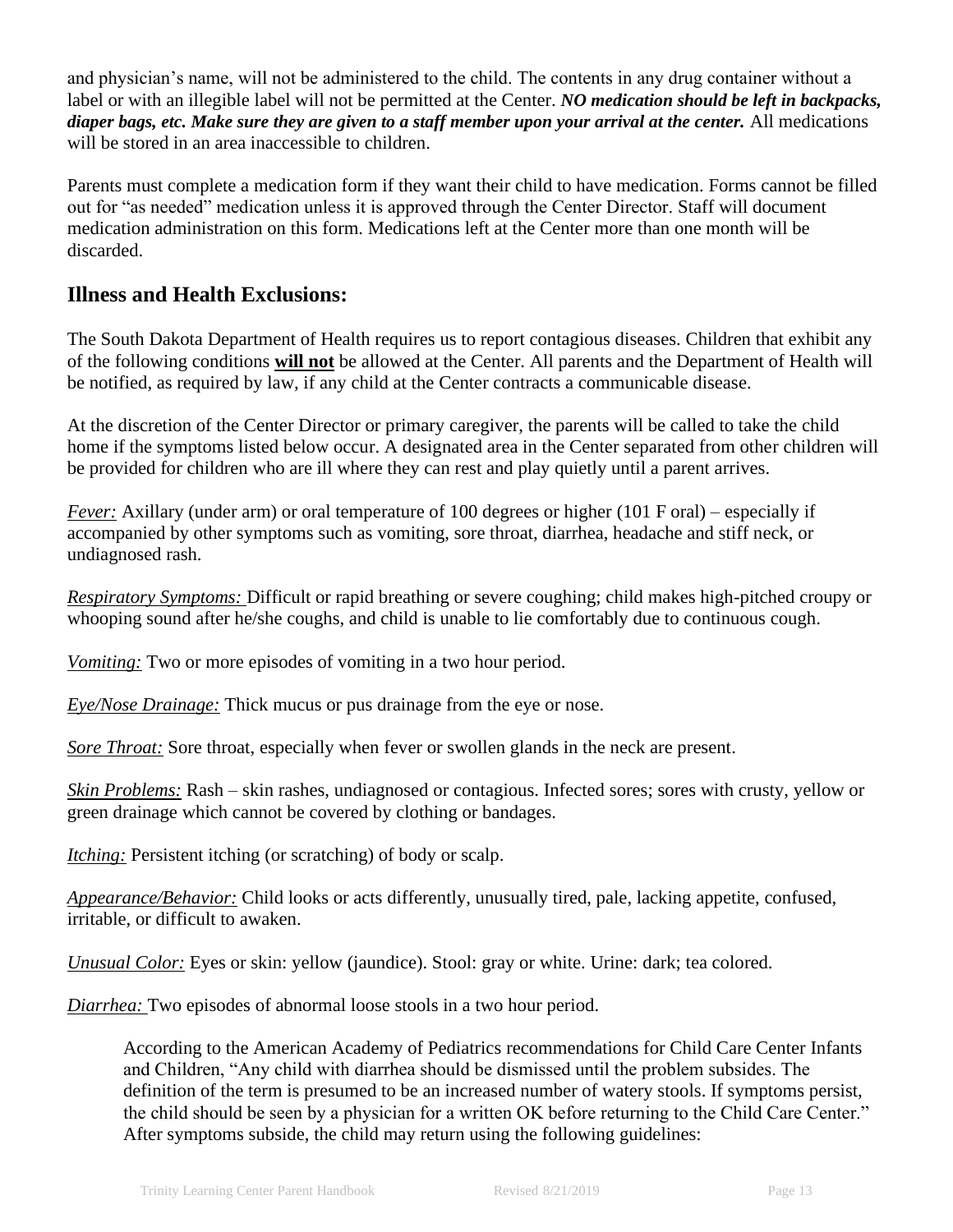*Campylobactor:* After three consecutive stool specimens, obtained 24 hours apart, are negative.

*Clostirdium Difficile:* After three consecutive stool specimens, obtained 24 hours apart, are negative.

*Giardia:* 72 hours after symptoms subside and after three consecutive stool specimens, obtained 24 hours apart, are negative.

*Rotavirus:* After three consecutive stool specimens, obtained 24 hours apart, are negative.

*Salmonella:* After three consecutive stool specimens, obtained 24 hours apart, are negative.

*Shigella:* After three consecutive stool specimens, obtained 24 hours apart, are negative.

*Other Diarrhea Illness:* If symptoms persist, the child should be seen by a physician for a written "OK" before returning to the Center 24 hours after symptoms have subsided.

#### **Guidelines for Readmitting:**

Children can come back to the center once symptoms have disappeared and/or the child has been on medication/antibiotics for 24 hours.

In case of fevers, children may return when they are fever free without the aid of aspirin, Tylenol or ibuprofen.

*Chicken Pox:* Exclude until all blisters have dried into scabs; about six days after rash onset.

*Conjunctivitis (Pink Eye):* Exclude until drainage stops or after 24 hours of appropriate antibiotic treatment.

*German Measles (Rubella):* Children who have not been immunized excluded for 24 days after exposure; other children exclude until seven days after the rash appears.

*Hand, Foot, Mouth Disease:* Exclude until fever is gone and child is well enough to participate in normal daily activities (sores may still be present).

*Hepatitis B*: No exclusion necessary unless infected child exhibits biting behavior or has open sores that cannot be covered.

*Impetigo:* Exclude until sores are healed or can be covered with bandages, or until child has been treated with antibiotics for at least a full 24 hours.

*Lice (Pediculosis):* Exclude until first treatment has been completed and no live lice are seen.

*Measles (Rubella, Red Measles, Hard Measles, 9 – 10 day Measles):* Children who have not been immunized excluded for 21 days after exposure; other children excluded four days after onset of rash.

*Pertussis (Whooping Cough):* Exclude until 5 – 7 days after antibiotic treatment begins.

*Respiratory Illness:* Exclude until child is without fever for 24 hours and is well enough to participate in normal daily activities.

*Ringworm:* Exclude as long as lesions are present and living spores persist.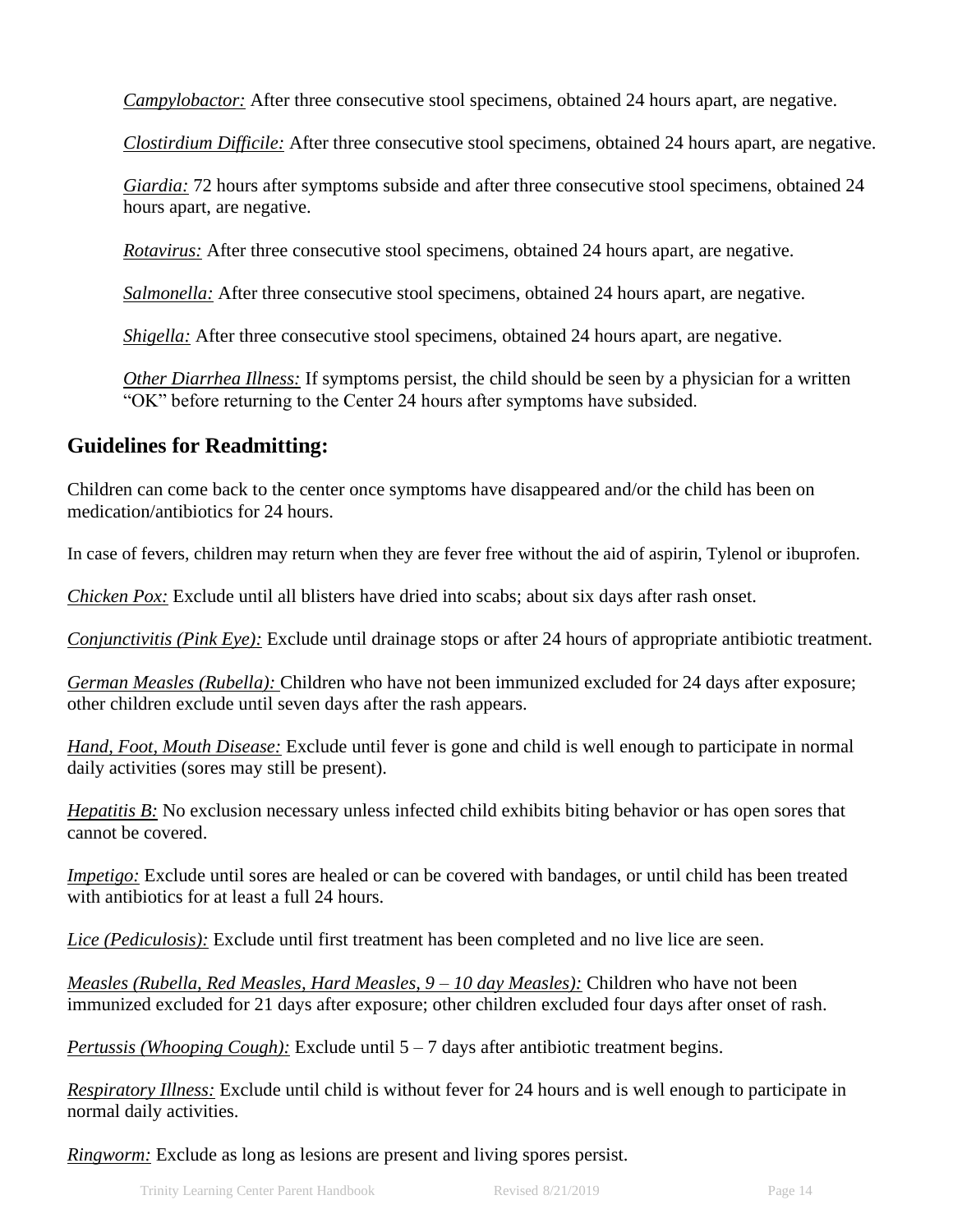*Streptococcal Sore Throat, Scarlet Fever:* Exclude at least 24 hours after treatment begins and child is without fever for 24 hours.

Please see the attachment from the South Dakota Department of Health for more information at the end of this handbook.

# **Medical Emergency:**

Children with true medical emergencies will be transported immediately to a hospital or other emergency medical treatment facility. Trinity Learning Center will follow these procedures when a true emergency arises:

- 1. Obtain emergency transportation to medical facility.
- 2. Call the hospital or emergency facility and alert it to the nature of the patient being sent.
- 3. Call parents or guardian.

The Center will contact the parents immediately as to their wishes about the source of medical care when an emergency is not life threatening.

## **Fire or Emergency Evacuation:**

Licensing requires the Center to conduct at least four fire drills every year. The state fire marshal, a local fire authority, or the Department of Commerce will inspect the Center each year. During the fire/evacuation drills the children and staff will evacuate out the nearest exit to the picnic shelter. Visual evacuation plans are located throughout the building.

## **Emergency Preparedness and Response Plan:**

Trinity Learning Center has a written policy for emergency preparedness and a response plan developed and is available to parents to review upon request. Trinity Learning Center will hold at least one tornado drill during the spring and summer months. In the event of a severe storm, or if alerted by civil defense regarding a tornado warning, the children will be gathered at the safest location. Visual evacuation plans are located throughout the building.

# **Emergency Center Closing:**

If it becomes necessary to close the Center, the following procedures will be followed:

- 1. Weather Local television and radio stations will be used to notify parents the Center is closed or will be closing. Parents or guardians will be emailed or called if possible.
- 2. Other Reasons Parents or guardians will be emailed or called.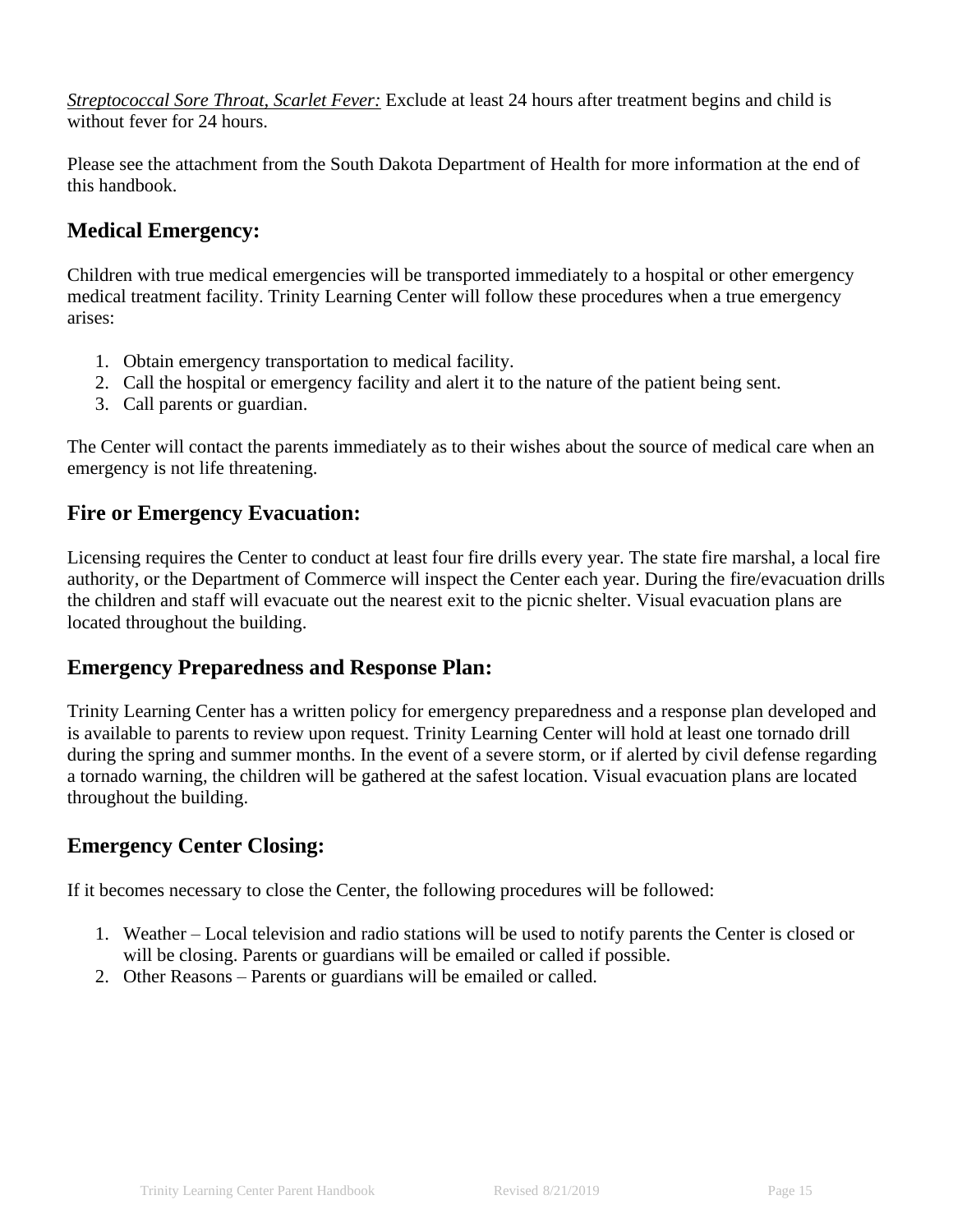# **Infant Items Needed**

- $\checkmark$  2 bottles with lids
- $\checkmark$  Can of formula or breast milk
- ✓ Diapers
- $\checkmark$  Wipes (wipe bucket initially and then refill packs thereafter)
- $\checkmark$  Diaper rash cream (optional)
- $\checkmark$  Pacifier (optional)
- $\checkmark$  Swaddler or sleep sack (optional)
- $\checkmark$  A couple extra sets of clothing
- ✓ Infant Questionnaire
- $\checkmark$  Copy of Immunizations

# **Toddler Items Needed**

- ✓ Diapers
- $\checkmark$  Wipes (wipe bucket initially and then refill packs thereafter)
- $\checkmark$  Diaper rash cream (optional)
- $\checkmark$  Small Blanket and travel sized pillow (optional)
- $\checkmark$  Couple extra sets of clothing
- $\checkmark$  Sunscreen and bug spray (Summer)
- $\checkmark$  Copy of Immunizations

# **Preschool Items**

- $\checkmark$  Backpack
- $\checkmark$  Extra set of clothing
- $\checkmark$  Small blanket and travel-sized pillow (optional)
- $\checkmark$  Sunscreen and bug spray (Summer)
- $\checkmark$  Copy of Immunizations

**During the winter, please keep a spare set of shoes here so that your child can leave their boots on the rug to dry.**